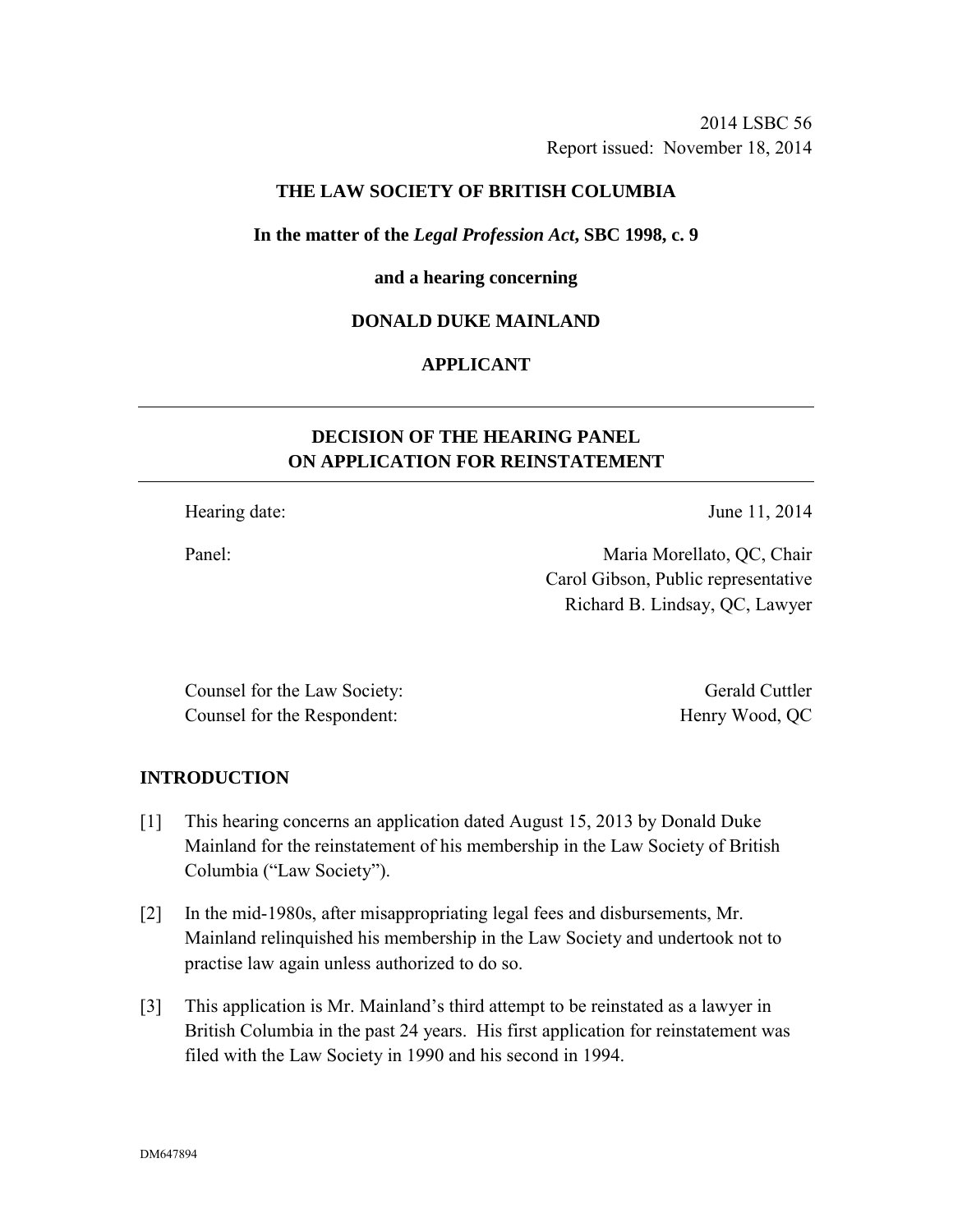#### **FACTS AND EVIDENCE**

- [4] The facts of this case are largely undisputed.
- [5] Mr. Mainland is approximately 62 years old. He was called to the British Columbia bar on September 10, 1980.
- [6] On June 17, 1986, Mr. Mainland undertook in writing to the Law Society that he would not engage in the practice of law without the prior authorization of the Discipline Committee. On June 18, 1986, Mr. Mainland submitted his resignation from the Law Society effective that date. Mr. Mainland has not practised law since.
- [7] The circumstances leading up to Mr. Mainland's resignation from the Law Society were set forth in an Agreed Statement of Facts, signed by Mr. Mainland and dated September 24, 1987. The Agreed Facts establish that, on 14 separate occasions between October 1985 and May 1986, Mr. Mainland took payments totalling approximately \$8,950 that had been made by clients of his law firm for fees and disbursements; he wrongfully retained these monies for his own use. Mr. Mainland's law firm discovered his theft, reported the matter to the Law Society, and sued Mr. Mainland.
- [8] Mr. Mainland made full restitution for the money he took, and the lawsuit was settled.
- [9] During the period leading up to and surrounding the thefts, Mr. Mainland was under considerable stress as his young daughter was born prematurely and continued to suffer from serious and chronic medical conditions after her birth. Further, Mr. Mainland's marriage also broke down during this time.
- [10] The ruling of the Law Society in relation to his first application for reinstatement reveals that Mr. Mainland, motivated by feelings of guilt, entered into a Separation Agreement in February 1985, which obliged him to assume financial obligations far in excess of his means.
- [11] At the time this matter was before the Discipline Committee in 1988, Mr. Mainland's counsel submitted that Mr. Mainland "was prepared, if cited, to plead guilty and accept the penalty of disbarment."
- [12] On March 21, 1988, the Discipline Committee resolved to place the Agreed Statement of Facts, dated September 24, 1987, in Mr. Mainland's personal file and no further action was taken.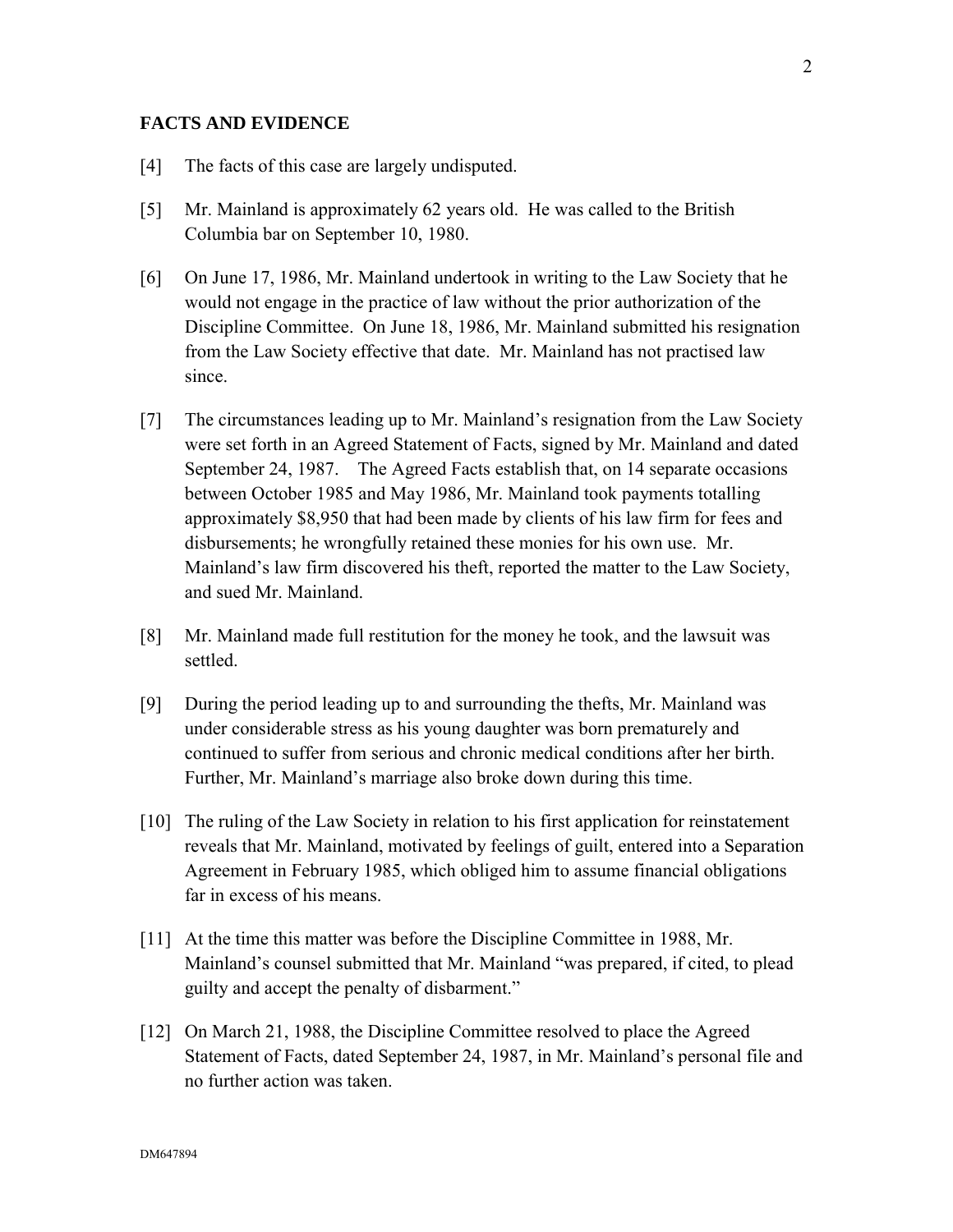- [13] Following his resignation from the Law Society, Mr. Mainland worked as a Communications and Development Officer for an Alcohol and Drug Education Service from May 1987 to May 1989. In June of 1989, the law firm of Lawrence & Shaw hired Mr. Mainland as supervisor of its corporate service department.
- [14] Mr. Mainland continues to be employed with the same employer since 1989. Lawrence & Shaw became Lang Michener shortly after Mr. Mainland was hired, and since January 2011 the firm is known as McMillan LLP.
- [15] On July 24, 1990, Mr. Mainland applied for reinstatement as a member of the Law Society. Lang Michener supported his application for reinstatement. Mr. Mainland readily admitted his wrongdoing at the hearing, as he has ever since.
- [16] At the time of his reinstatement application in 1990, Mr. Mainland disclosed that, due to financial difficulties, he had failed to obey a court order regarding maintenance payments that were due to his ex-wife and daughter. Mr. Mainland had, however, paid the money owed and was in compliance with the court order as of May 1, 1990.
- [17] Mr. Mainland's 1990 application for reinstatement was unsuccessful. On February 3, 1994, Mr. Mainland made a second application for reinstatement. On December 15, 1994 this application was also rejected.
- [18] On April 22, 1999, Mr. Mainland made a Consumer Proposal under the *Bankruptcy and Insolvency Act* ("*Bankruptcy Act*"). By September 19, 2002, Mr. Mainland had fully satisfied the provisions of his Consumer Proposal.
- [19] On August 15, 2013, Mr. Mainland made a third application to the Law Society for reinstatement. That application is the subject of this hearing.
- [20] In his 2013 application for reinstatement, Mr. Mainland disclosed his Consumer Proposal under the *Bankruptcy Act.* In response to Question 9 of his application, "Have you failed to obey a court order?" Mr. Mainland answered "No."
- [21] On October 18, 2013, the Law Society confirmed receipt of Mr. Mainland's August 15, 2013 application for reinstatement and requested, among other things, that Mr. Mainland address the circumstances that gave rise to his Consumer Proposal under the *Bankruptcy Act*.Mr. Mainland responded on November 4, 2013 and provided the Law Society with the "Report of Administrator on Consumer Proposal" ("Administrator's Report"). He also explained his financial difficulties in supporting two families (his ex-wife and daughter, as well as his newborn son, his second wife and her daughter from a previous marriage whom he adopted). The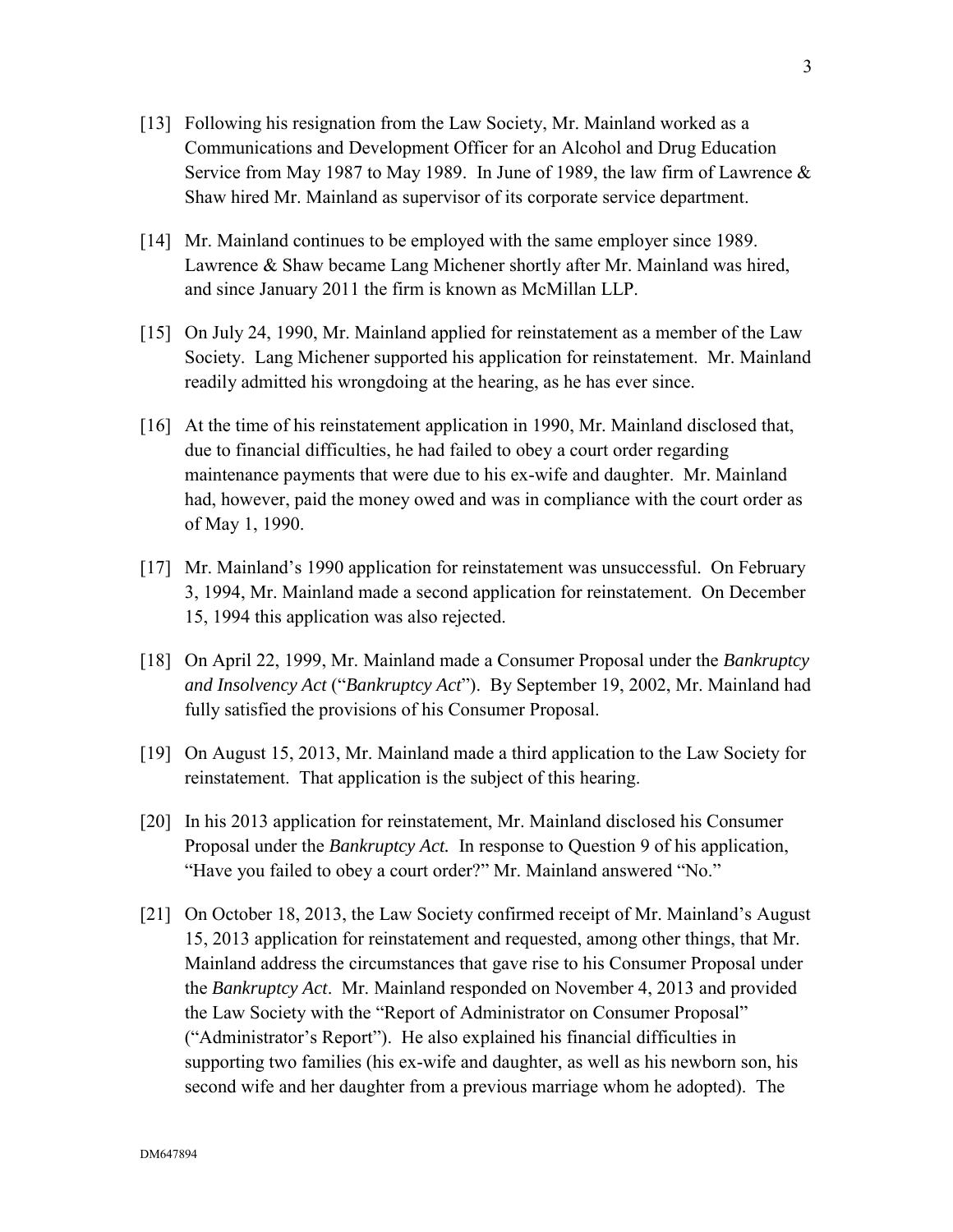Administrator's Report noted that Mr. Mainland acknowledged he had mismanaged his finances, reviewed Mr. Mainland's income and payment proposal for dealing with his insolvency, and concluded that the proposal would provide a more certain return for Mr. Mainland's creditors than a bankruptcy would achieve. Mr. Mainland's creditors accepted the Consumer Proposal, and as noted above, Mr. Mainland satisfied its terms. Mr. Mainland acknowledged with regret, under crossexamination at the hearing of this matter, that his creditors received only a fraction of what he owed to them.

- [22] Following the acceptance of the Consumer Proposal, but prior to fulfilling the terms of repayment under it, Mr. Mainland received an inheritance of approximately \$200,000 from his brother's estate. At the hearing of this matter, when asked why he did not use his inheritance to fully pay his debtors, Mr. Mainland testified that he checked with BDO Dunwoody, who administered his Consumer Proposal, and he was advised that "once the Consumer Proposal was accepted, I was only required to pay under the terms of the proposal."
- [23] In its letter of November 4, 2013 to Mr. Mainland, the Law Society noted that, in his previous two reinstatement applications, Mr. Mainland had answered affirmatively to the question of whether he failed to obey a court order but, in his latest application, he answered "no" to this question. On November 25, 2013, Mr. Mainland responded in writing and acknowledged he was mistaken in his latest application when he stated he had not disobeyed a court order. He explained he did not have his 1990 and 1994 applications before him (in which he correctly stated that he had previously disobeyed a court order) and that he had simply forgotten about not complying with a court maintenance order. This Panel questioned Mr. Mainland about this error at the hearing. The Panel is satisfied with his explanation. The error appears to be an innocent oversight, explained by the passage of some considerable time and Mr. Mainland's memory lapse.
- [24] Mr. Mainland's application was supported by four character reference letters: Mr. Karl Gustafson, Managing Partner of McMillan LLP, Francois Tougas, Larry Hughes, and KK, who is Mr. Mainland's wife. Each character reference was unequivocally supportive of Mr. Mainland's reinstatement, and each was also aware of his prior wrongdoings that led to his departure from the profession. Three of these four character referees also testified at the hearing. While KK did not testify, her letter assisted in more fully understanding Mr. Mainland's strong reasons and desire to be reinstated.
- [25] Mr. Gustafson testified that Mr. Mainland is a very well-respected employee of the firm. He has worked for the firm for over 25 years and has steadily increased his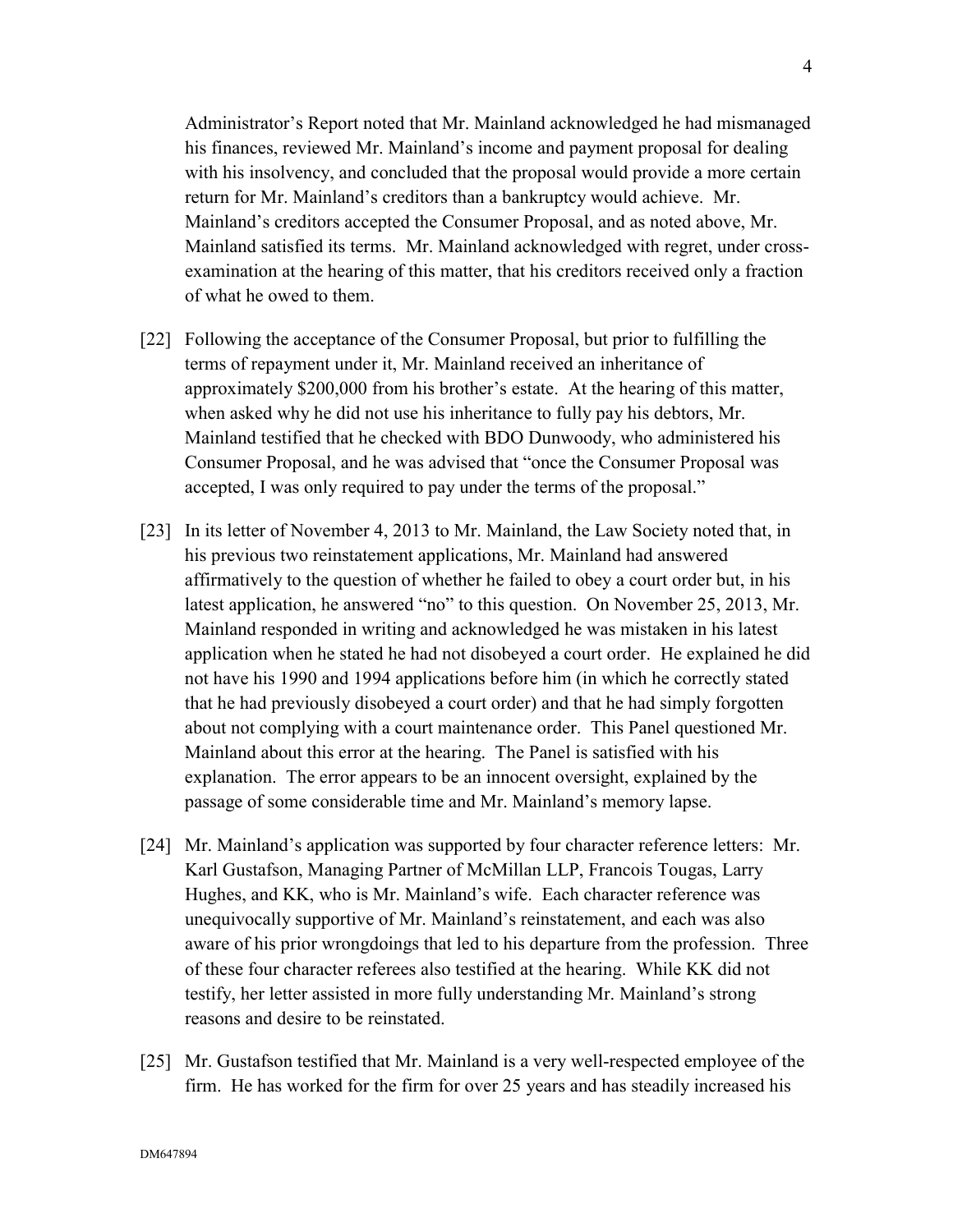level of responsibility and contribution to the firm. He has advanced from supervisor of the corporate services department to senior paralegal assisting with large corporate and commercial transactions and, more recently, to assisting with trademark applications. In the past three to four years, Mr. Mainland has worked almost exclusively as a senior trademark paralegal.

- [26] Mr. Mainland has attended courses and seminars on trademark law both in Canada and the United States. He also liaises on a regular basis with McMillan LLP's trademark practitioners in the firm's Toronto office. Mr. Mainland has also attended in-house continuing professional education seminars that have dealt with a wide range of legal and ethical issues. Mr. Gustafson testified that Mr. Mainland was someone who has taken responsibility for his mistakes, has learned from them and is "a person of admirable character."
- [27] Larry Hughes is Vice-President, Finance and Chief Financial Officer of W Co. Ltd. Prior to working at W Co. Ltd., Mr. Hughes was a partner at Lawrence & Shaw and Lang Michener (now McMillan LLP). Mr. Hughes is a personal friend of Mr. Mainland. They met in 1970 when both were undergraduates at UBC. Mr. Hughes confirmed that Mr. Mainland had fully disclosed the situation leading to his departure from the practice of law to Mr. Hughes and to Lawrence  $\&$  Shaw prior to being hired. Mr. Hughes stated that, while Mr. Mainland enjoyed his work as a paralegal, he always expressed a desire to return to the practice of law.
- [28] Mr. Hughes testified that, through discussions over the years with Mr. Mainland, he knows that Mr. Mainland feels a deep and sincere remorse over the events that ended his legal career almost 28 years ago.
- [29] Francois Tougas is a partner at McMillan LLP who has worked with Mr. Mainland for 25 years on various corporate and intellectual property matters. In this light, Mr. Tougas described Mr. Mainland as someone who "has always maintained a high standard of practice and has conducted himself in a manner that has permitted him to remain a vital part of our firm." When questioned at the hearing, Mr. Tougas described Mr. Mainland's behaviour in the mid-1980s as "aberrant", indicating that Mr. Mainland was not acting in character when he stole funds but that, in the many years since his theft, Mr. Mainland has engaged in a course of conduct that is more himself. Mr. Tougas described Mr. Mainland as a "person of integrity, who is honest in his dealings and willing to abide by the ethics of the members of the Law Society."
- [30] In this regard, Mr. Tougas' evidence was corroborated by Mr. Gustafson, who testified as follows about Mr. Mainland's character today: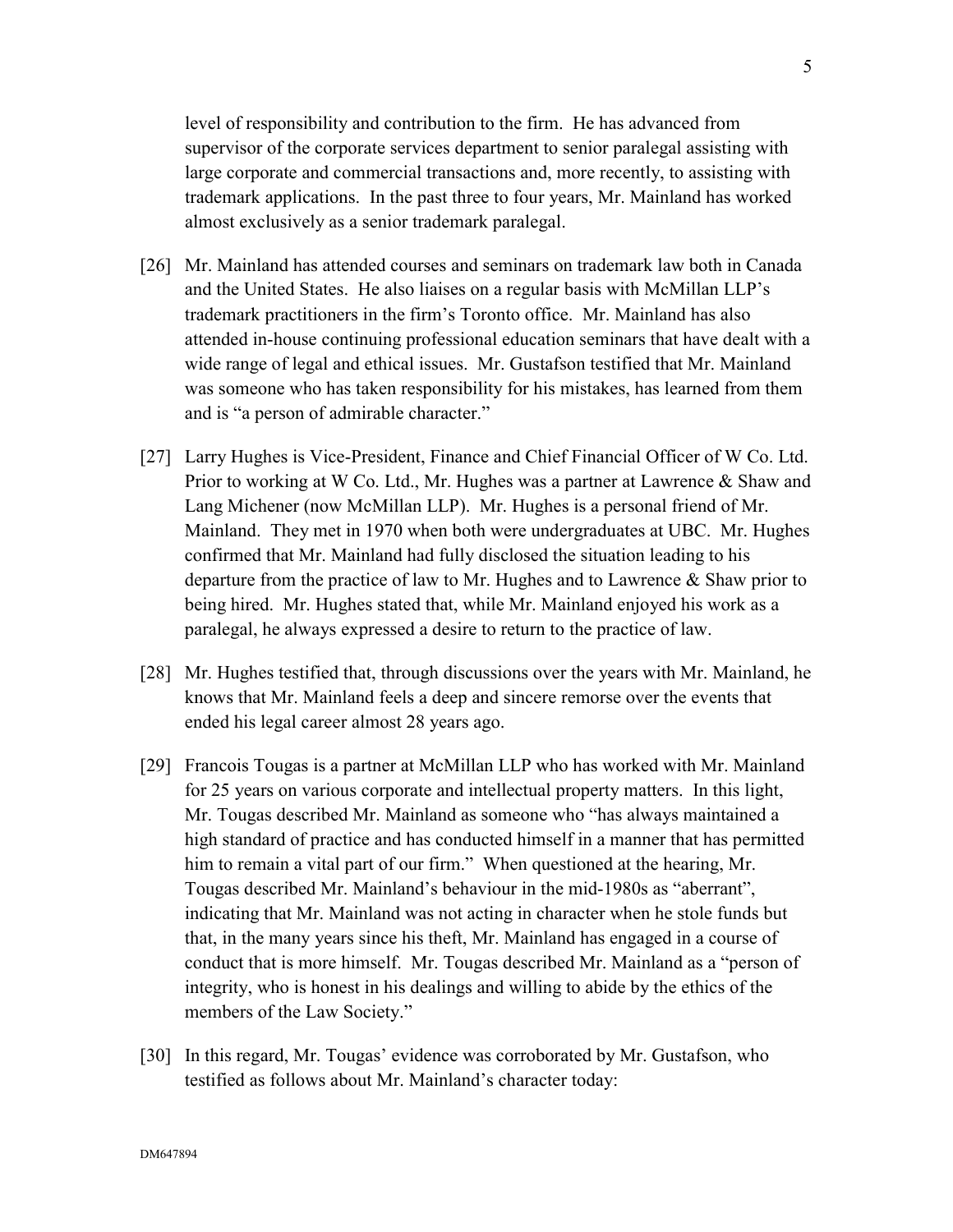He's just a rock solid guy in the office. That's the Don Mainland I know and have known for 25 years. When I look at the person I see in front of me and interact with, the question just doesn't come up in the way he conducts himself at the office. If you took that part away [his prior theft] and asked me about Don Mainland as I've known him for 25 years, I'd be completely unqualified in my support for the guy because he couldn't have done anything more than he has done since I've known him to demonstrate good character and the ability to practise.

[31] Mr. Mainland has indeed rebuilt his life. When questioned by the Panel about the circumstances surrounding his choices, Mr. Mainland responded he didn't want to use the stresses in his life as an excuse and testified:

> The thefts were totally out of character. I have never done anything like that prior to that time, and I've never done anything like that since that time, so I'm left to sort of understand or speculate why I did it back then. I don't want to use the stress as an excuse. I had control over what I was doing, I knew what I was doing, I knew I was doing wrong. I knew all those things at the time, and still I did it. If I could go back and change what I did 29 years ago, I would do it. I can't obviously. I was faced with a choice 28, 29 years ago, do I just throw away my life or do I rebuild it? For all intents and purposes I rebuilt my life.

[32] When asked by the Panel about whether there have been more significant changes in his character since the time of his last application for reinstatement in 1994, Mr. Mainland responded:

> I think so. I think the birth of my son was an incredibly positive experience for me. Having a child - adopted my wife's daughter and that was very important for me to do. Having my son, after what I went through, was a giant leap of faith. To answer your question, I think my life has turned incredibly positive in the last 20 years, in large part to where I worked, in large part to the fact I've remarried, and that I've had a child, all those things.

[33] Mr. Mainland's wife shed further light on Mr. Mainland's character and determination in coming to terms with his past. She writes that, over the intervening years since his last application for reinstatement in 1994, "he has often spoken of applying for re-admission" and that Mr. Mainland has "a deep, underlying need to try to gain a form of forgiveness from the profession he always aspired to."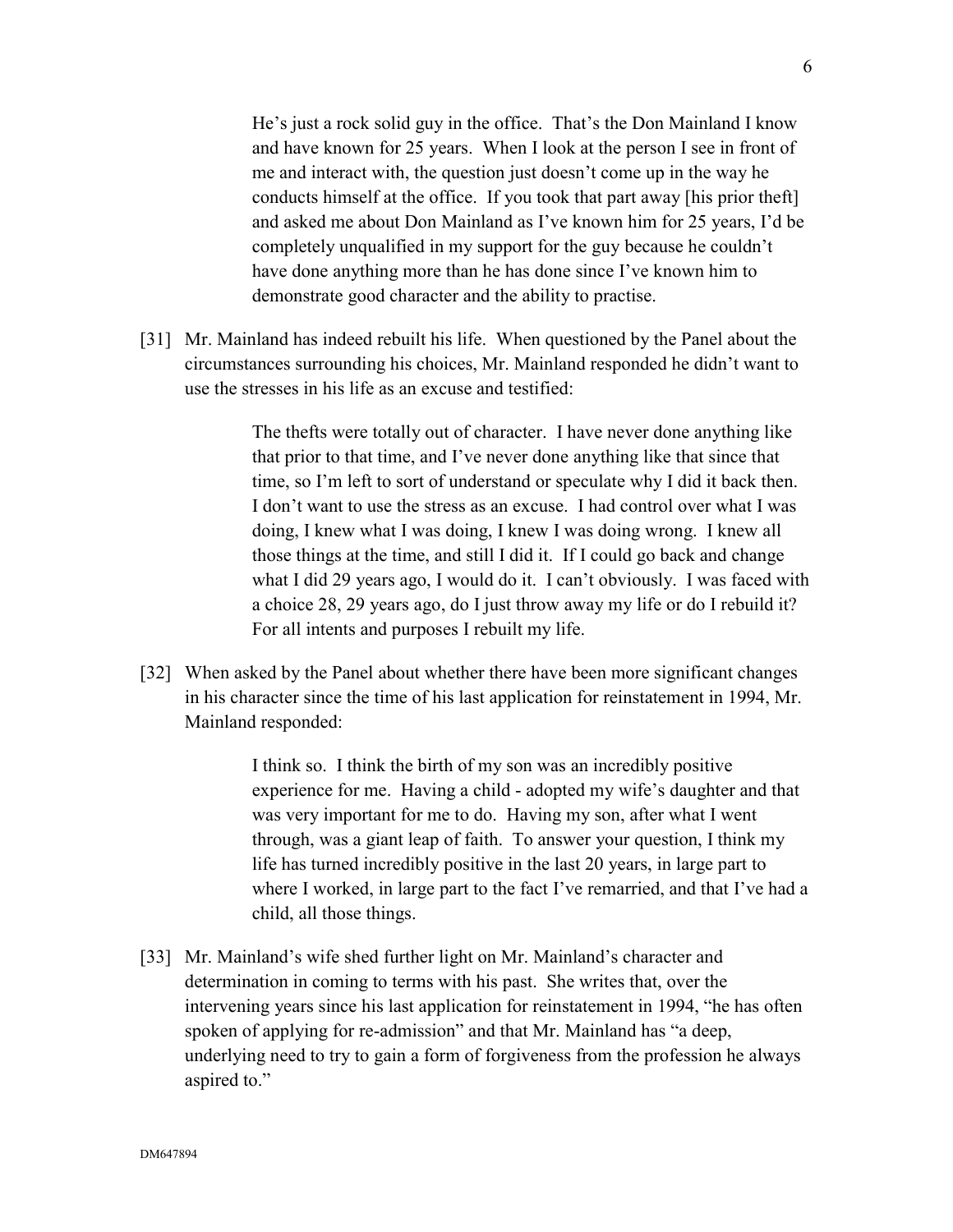[34] There can be no question that Mr. Mainland made extremely serious mistakes in stealing funds almost 30 years ago. It is also patent, however, that he has accepted full responsibility for these mistakes, that he has made full restitution and that he has worked extremely hard to rehabilitate and redeem himself. In summary, he has been a responsible husband, father, employee and professional for well over two decades now.

#### **RELEVANT LEGISLATION AND RULES**

- [35] The criteria for reinstatement are set out in subsections 19(1) and (2) of the *Legal Profession Act* ("Act"), as follows:
	- 19(1) No person may be enrolled as an articled student, called and admitted or reinstated as a member unless the benchers are satisfied that the person is of good character and repute and is fit to become a barrister and a solicitor of the Supreme Court.
	- (2) On receiving an application for enrollment, call and admission or reinstatement, the benchers may
		- (a) grant the application,
		- (b) grant the application subject to any conditions or limitations to which the applicant consents in writing, or
		- (c) order a hearing.
- [36] The Panel's obligations in conducting a credentials hearing are set out in subsections 22(1) and (3) of the Act, which provide:
	- 22(1) This section applies to a hearing ordered under section 19 (2) (c).
	- …
	- (3) Following a hearing, the panel must do one of the following:
		- (a) grant the application;
		- (b) grant the application subject to conditions or limitations that the panel considers appropriate;
		- (c) reject the application.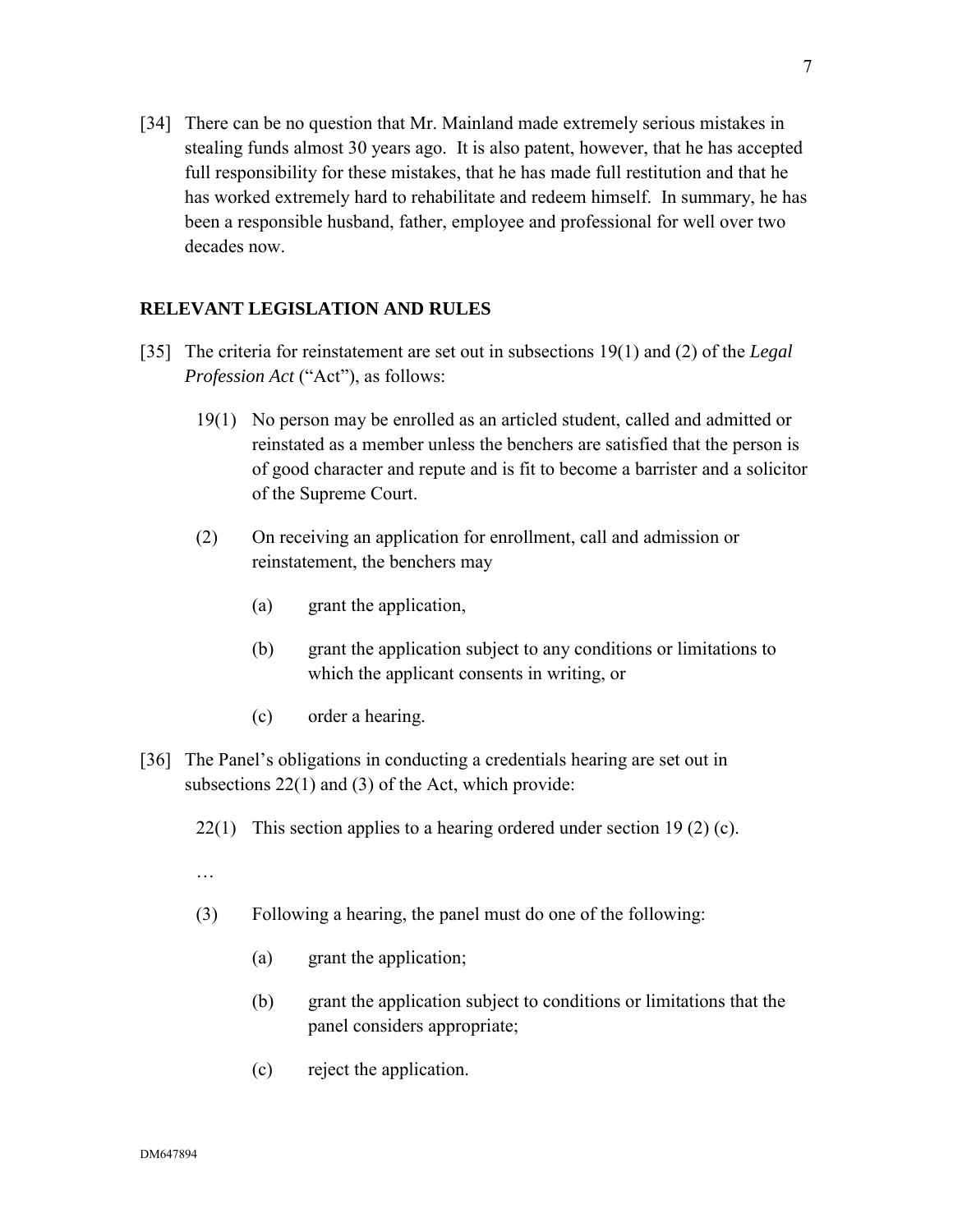- [37] The onus and burden of proof at these credentials hearings are set out in Rule 2- 67(1), which provides:
	- $2-67(1)$  At a hearing under this Division, the onus is on the applicant to satisfy the panel on the balance of probabilities that the applicant has met the requirements of section 19(1) of the Act and this Division.

### **ISSUE**

[38] The issue to be decided is whether Mr. Mainland satisfies the requirements of section 19(1) of the *Legal Profession Act* that he is of good character and repute and fit to become a barrister and a solicitor of the Supreme Court.

#### **DISCUSSION AND ANALYSIS**

- [39] The Applicant's character, repute and fitness to be a barrister and solicitor are in question in this application. These three issues are interwoven and, for purposes of our decision, we will refer to all three as "character."
- [40] In determining the character of a former lawyer applying to be reinstated as a member of the Law Society, the hearing panel must do so in light of the facts at the time of the application. Clearly, in this case Mr. Mainland did not have the prerequisite character in 1985 and 1986 – by his own admission – nor during his attempts at reinstatement in 1990 and 1994, as determined by the previous credential panels that dismissed his applications.
- [41] Character assessment is fraught with difficulty. Basically this Panel is charged with assessing the very fundamental nature of Mr. Mainland. This is challenging in this instance as there are two previous panels who concluded, on similar evidence, that he did not have the necessary character, repute and fitness for re-admission. His own actions and admissions confirm these previous determinations. Nonetheless, this Panel must now decide whether Mr. Mainland has changed to such a degree that we can safely say, at this point in time and despite his past conduct, that he is now fit to be a lawyer.
- [42] The difficulty of assessing the character of other people is well known. We have carefully considered and assessed Mr. Mainland's credibility when he spoke to the significant changes for the better in his character since his last application. We found his testimony earnest and compelling. However, such testimony by itself is not sufficient in such proceedings. An infamous example that underscores the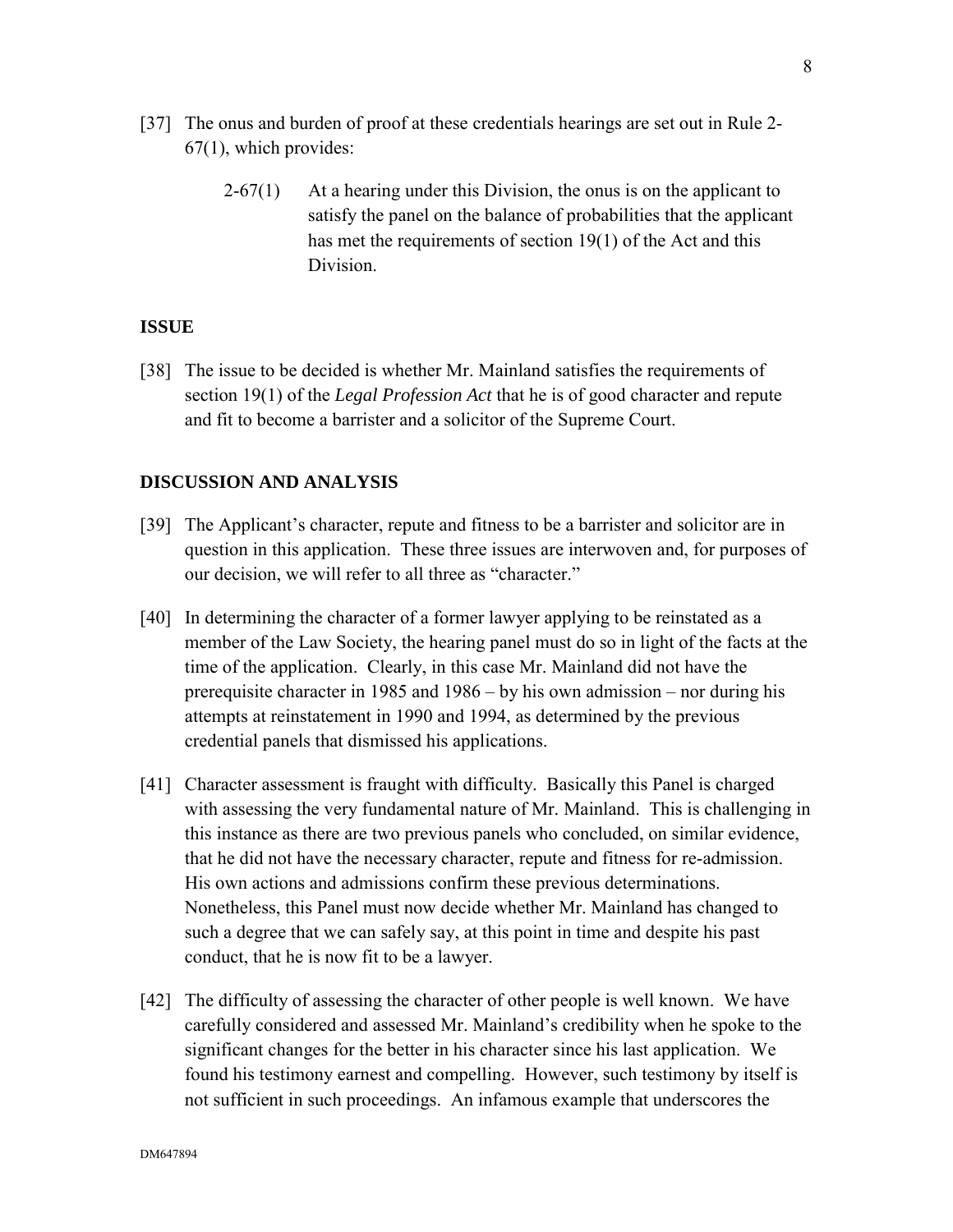prudence of not relying solely on personal assurances is found in a statement made by British Prime Minister Neville Chamberlain in 1938 after Adolf Hitler had sworn he would not invade Czechoslovakia. His public assessment was, "I got the impression that here was a man who could be relied upon when he gave his word."

[43] Recently, in *Re Applicant 6*, 2014 LSBC 37, the panel articulated and clarified the accepted "test" for reinstatement, at paragraphs 18-21 of its reasons, as follows:

> … Once evidence of bad character has been found, as here, how does the Applicant rehabilitate himself and prove on a balance of probabilities that he is now of good character? What constitutes evidence of rehabilitation?

The test the hearing panel should have applied to determine if the Applicant has been rehabilitated is found in the case of *Watt v. Law Society of Upper Canada*, [2005] OJ No. 2431 (Divisional Court) at paragraph 14. This test was recently adopted in this jurisdiction in a Bencher review, *Law Society of BC v. Gayman*, 2012 LSBC 30 at paragraph 25. The *Watt* test, modified for this case is:

- (1) Is there a long course of conduct showing that the applicant is a person to be trusted?
- (2) Has the applicant's conduct since [ceasing to be a member] been unimpeachable?
- (3) Has there been a sufficient lapse of time since [the Applicant ceased to be a member]?
- (4) Has the applicant purged his guilt?
- (5) Is there substantial evidence that the applicant is extremely unlikely to misconduct himself again if readmitted?
- (6) Has the applicant remained current in the law through continuing legal education or is there an appropriate plan to become current?

Further guidance can be taken from the case of *Levenson v. Law Society of Upper Canada*, 2009 ONLSHP 98, which sets out ten principles to be considered when using the six-part *Watt* test. These principles were also adopted and referred to in *Law Society of BC v. Gayman* at paragraph 23:

1. The Society regulates the legal profession in the public interest.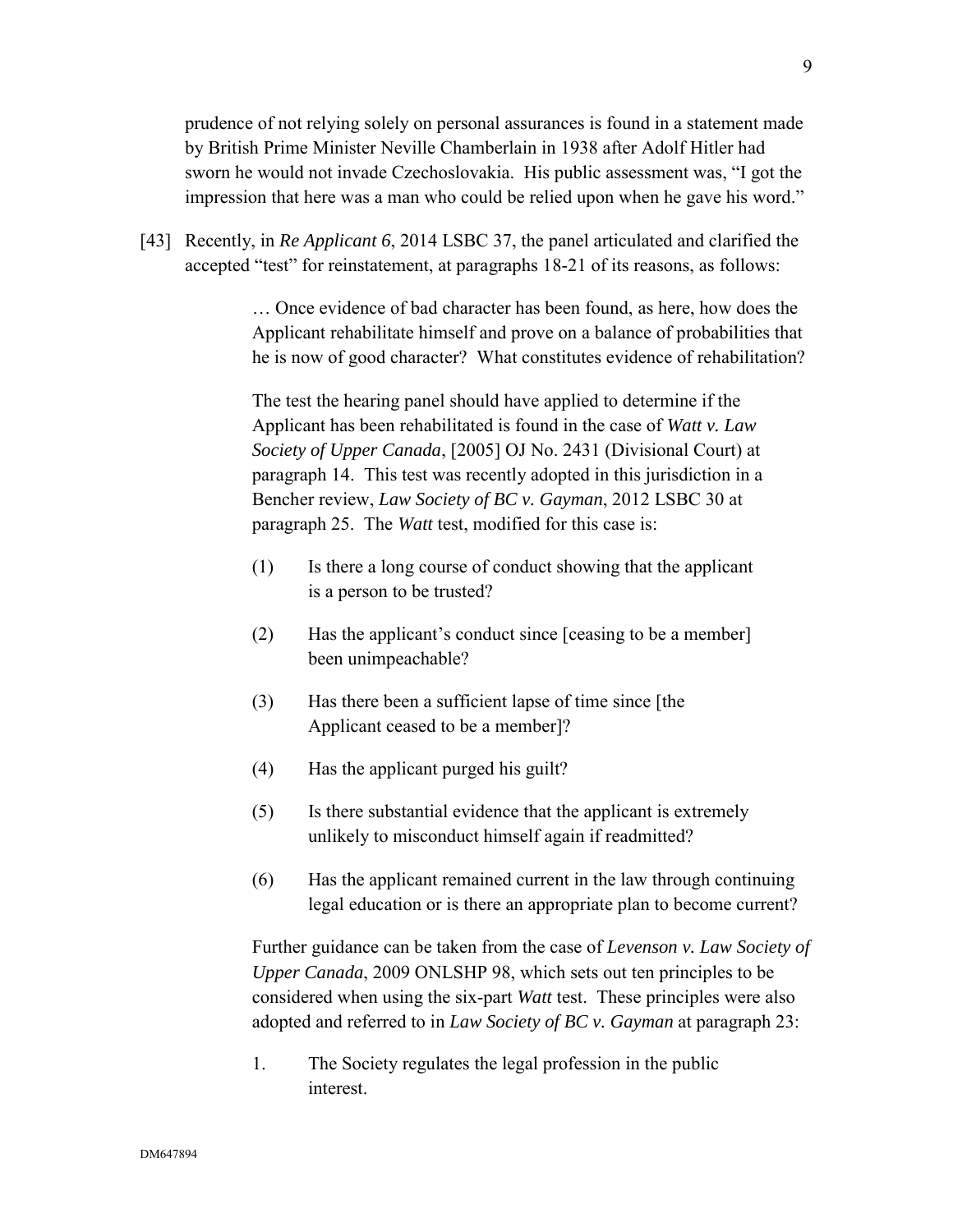- 2. Public confidence in the legal profession is more important than the fortunes of any one lawyer.
- 3. The ability to practise law is not a right but a privilege.
- 4. Once the privilege is lost, it is hard to regain.
- 5. The privilege may be regained no matter how egregious the conduct that led to its loss *provided sufficiently compelling evidence of rehabilitation is presented*. This will be hard to do.
- 6. The privilege may be regained where, as in *Goldman*, the misconduct was committed as a result of a psychiatric or medical disorder that is very unlikely to recur because the disorder has been successfully treated.
- 7. The privilege may be regained where, as in *Manek*, the misconduct did not have its origins in a medical or psychiatric disorder, but the applicant has established genuine and enduring rehabilitation.
- 8. The legal profession, of all professions, has a special responsibility to recognize cases of true rehabilitation; *however, as rehabilitation will be claimed by virtually all applicants, independent corroborating evidence is required to establish that the rehabilitation is genuine and enduring.*
- 9. The burden of proof on [an applicant for a licence following disbarment] is close to, but is not as high as, the criminal law burden of beyond a reasonable doubt. The burden of proof on an applicant seeking re-admission is at least as high as the burden on the Society when it seeks to disbar a lawyer.
- 10. The [licensing following disbarment] must not be detrimental to the integrity and standing of the bar, the judicial system, or the administration of justice, or be contrary to the public interest.

[emphasis added in original]

[44] The panel in *Applicant* 6 also concluded that, while the above-named cases dealt mostly with lawyers who have been disbarred and were seeking reinstatement,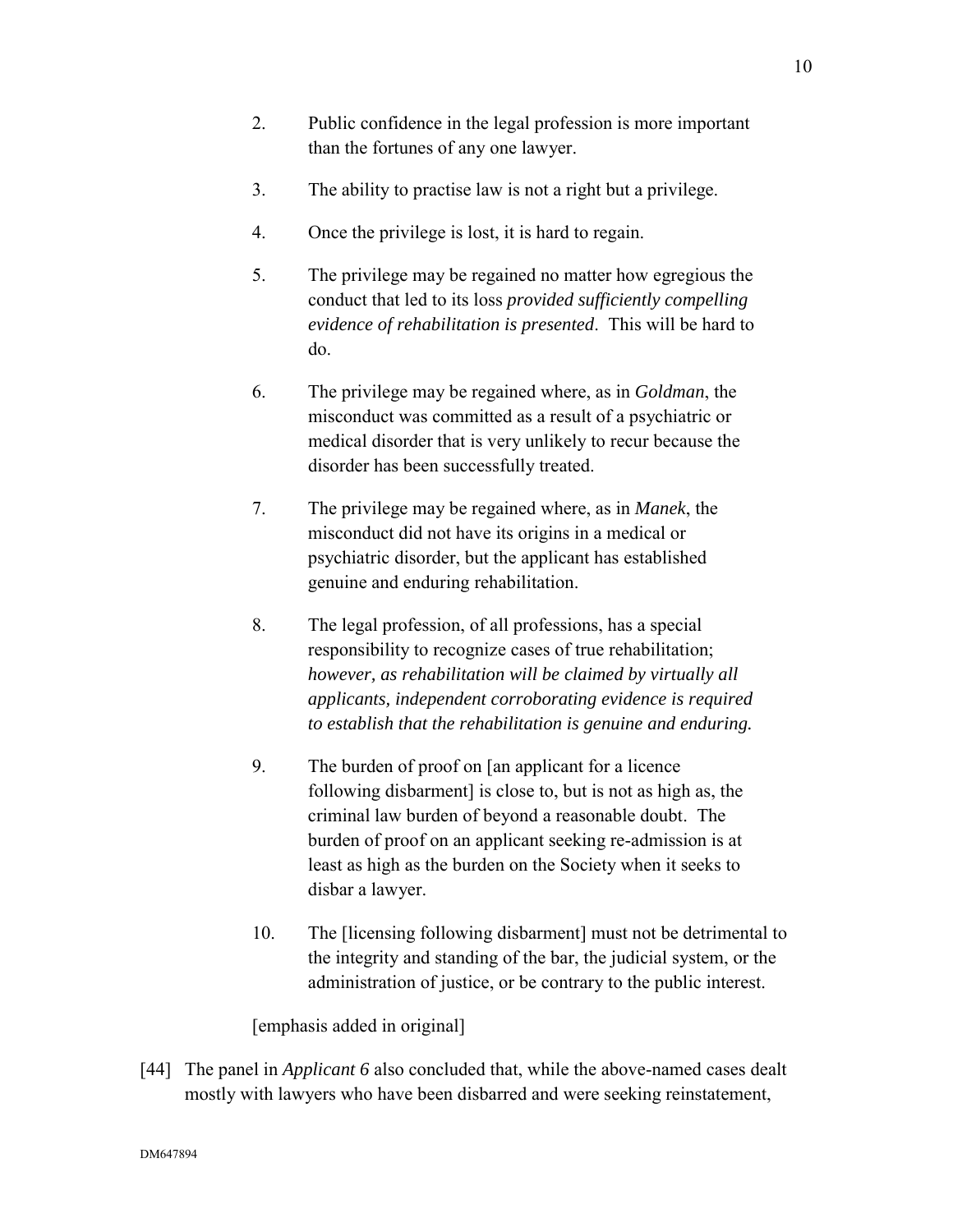cases for reinstatement after disbarment are nonetheless applicable in cases such as that before us now.

- [45] For some purposes, the Act and Rules treat a person who has resigned in the face of discipline as a disbarred lawyer. Section 15(3) says that a person must not practise law, even pro bono, if
	- (a) the person is a member or former member of the society who is suspended or has been disbarred, or who, as a result of disciplinary proceedings, has resigned from membership in the society or otherwise ceased to be a member as a result of disciplinary proceedings, or
	- (b) the person is suspended or prohibited for disciplinary reasons from practising law in another jurisdiction.
- [46] Under section 19 (3) of the Act, "If an applicant for reinstatement is a person referred to in section 15 (3) (a) or (b), the benchers must order a hearing." Sections 35 and 50 of the Act allow the court to order that "a person referred to in section 15(3) (a) or (b) not be permitted to act as a fiduciary in certain circumstances. In the Rules, "disbarred lawyer" is defined as "a person to whom section 15(3) of the Act applies."]
- [47] Turning first to the ten principles set out in *Levenson,* it is abundantly clear that readmission after disbarment is not something that will be easily attainable. In the instant case, disbarment was effectively pre-empted by the resignation of Mr. Mainland. Regardless, the unvarnished fact is that, in a period between 1985 and 1986, he stole money. Nothing can erode public confidence more fundamentally than a lawyer stealing. Disbarment in such circumstances often follows.
- [48] Once lost, the privilege to practise law is "hard to regain." Fortunately, disbarment is not a situation that often arises.
- [49] In some American jurisdictions disbarment is essentially a lawyer's "death penalty." There is virtually no return to practice following disbarment. British Columbia is not a jurisdiction that has such an absolute rule on the topic. As noted in the principles to be applied, if there is "compelling evidence of rehabilitation" to establish "genuine and enduring rehabilitation" and such evidence is independently corroborated, there may be rare instances where re-admission will be granted.
- [50] No one factor will be determinative, but what must be made perfectly clear is that "forgiveness" is not - nor ever will be - a factor in assessments for reinstatement. Forgiveness of theft or such similar conduct by a lawyer plays absolutely no role in the decision-making process. Rather, the question is one of protecting the public following reinstatement, including how best to advance the public interest. This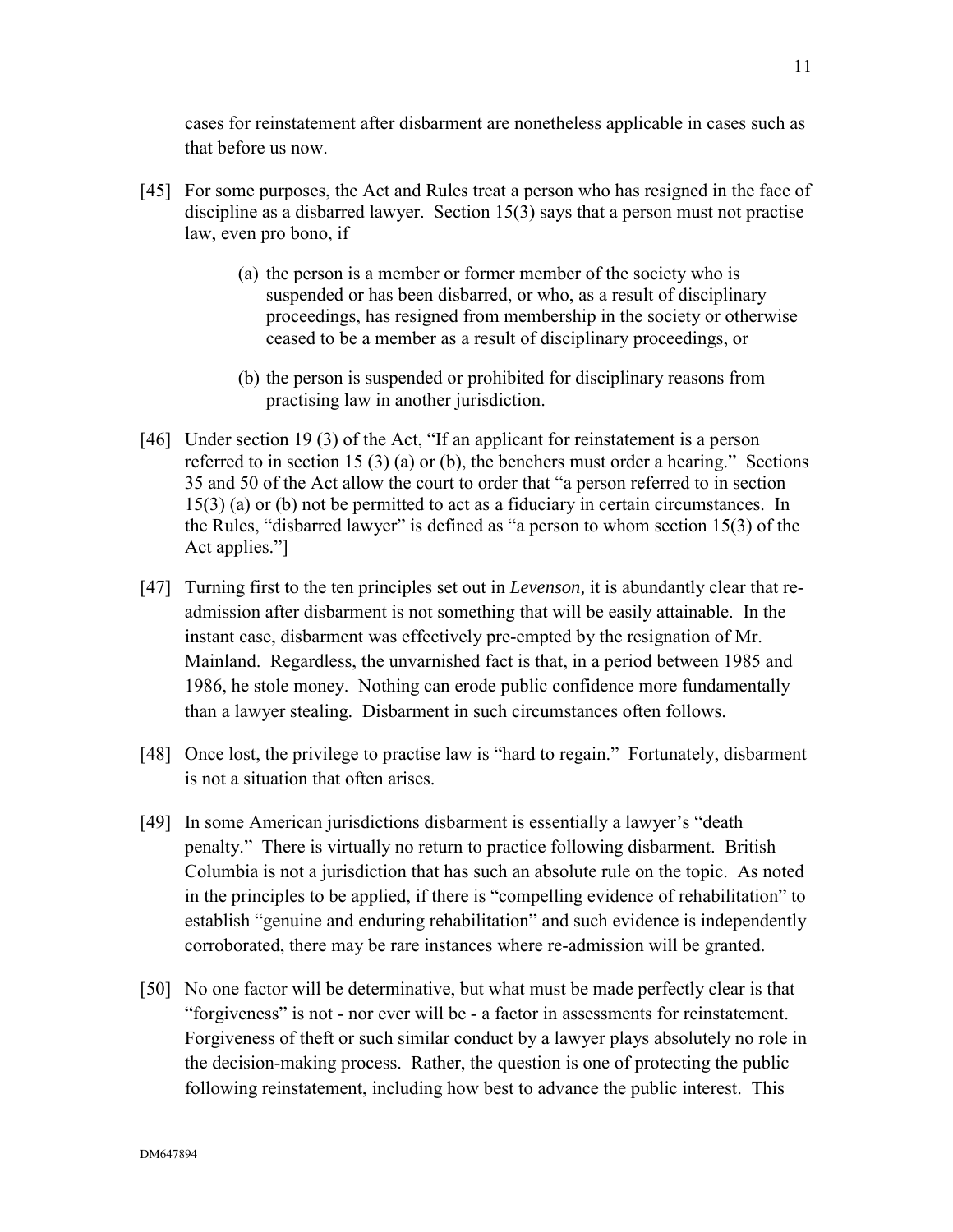may or may not involve re-admission but, in any event, such a determination cannot be construed as a "form of forgiveness by the profession," as was suggested in one letter of support in these proceedings. That is not what re-admission represents.

[51] We turn to applying the various factors to be considered in light of the *Watt* decision. These six factors are a useful guide, although we note the list is not exhaustive.

### **1. Is there a long course of conduct showing that the applicant is a person to be trusted?**

- [52] The evidence in this regard came primarily from Mr. Tougas, Mr. Gustafson and Mr. Hughes as mentioned above. The Panel accepts their evidence in relation to the trust they place in Mr. Mainland. These witnesses appear to be highly regarded individuals who have been in a position to assess Mr. Mainland over the 20 years since the last hearing.
- [53] The duration of Mr. Mainland's employment at the law firm and the continued and strong support by his employer ought not to be underestimated. It is a testament to the faith and trust they place in him. In some respects, the character witnesses called in his support are better placed to make an assessment of character than this Panel. This is not to say we are fettering our decision-making responsibility or deferring to these three witnesses, but rather, we simply make the point that we found their evidence persuasive and have taken some degree of guidance and comfort from their collective, long-term assessment.
- [54] The course of employment with McMillan LLP is set out above in paragraphs [25] and [26] through the evidence of Mr. Gustafson. The evidence demonstrates a steady growth of responsibility over a considerable period of time. The Panel was impressed with this evidence, and it clearly showed a belief that Mr. Mainland was a "person to be trusted." If there were doubts about Mr. Mainland's character, he would likely not have continued in their employment for 25 years. It is a testament to McMillan LLP that they have continued to support Mr. Mainland for such a lengthy period of time in his efforts to be reinstated.
- [55] In addition, we have the evidence of Mr. Mainland himself. While we must be cautious about placing too much weight upon his own evidence as to his "character", we are of the view that his tenacity and strong commitment to be reinstated, coupled with his many years of principled service as a paralegal at McMillan LLP, is a strong indication that he is very unlikely to repeat any behaviour similar to that which led to his resignation as a lawyer. It is difficult to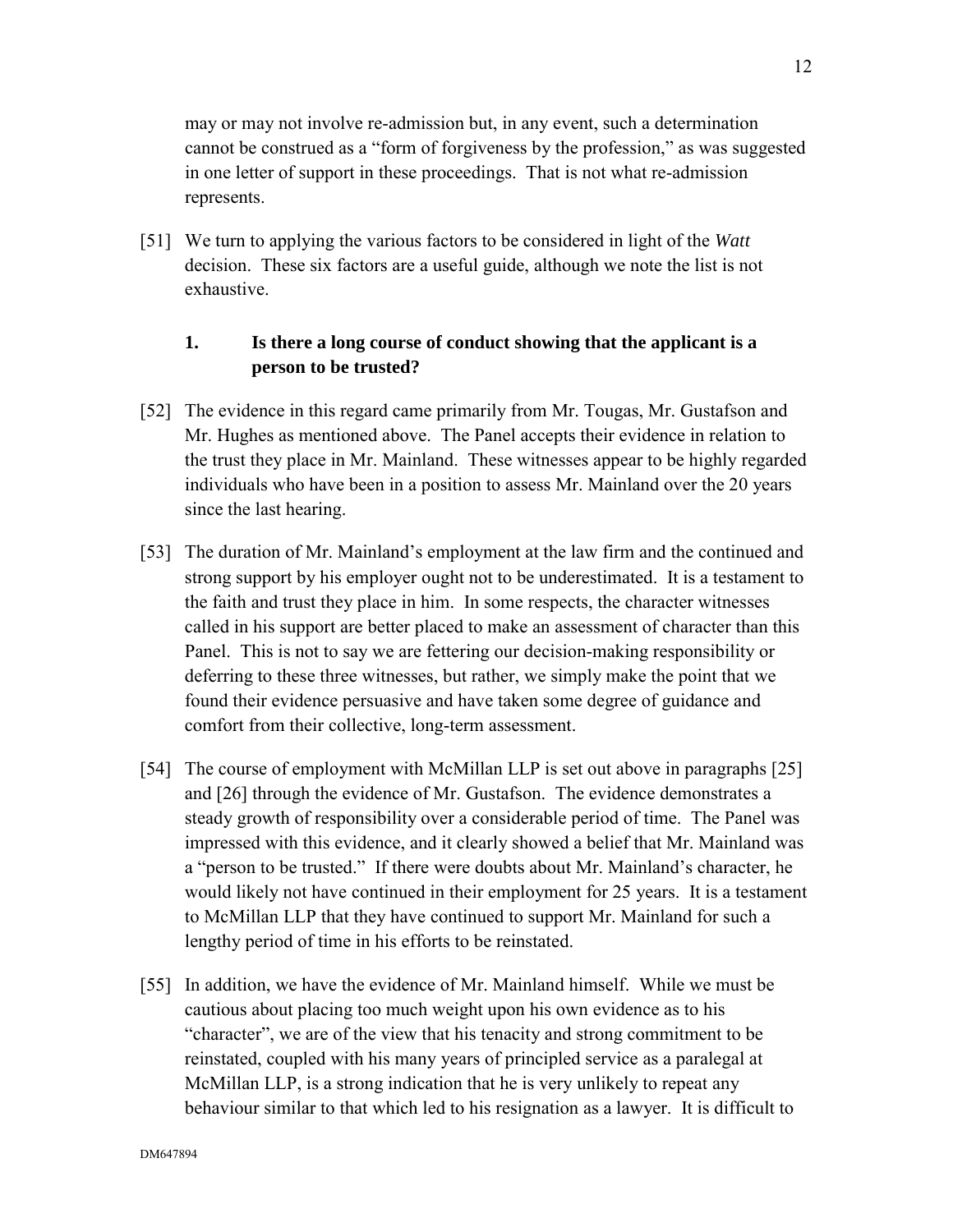imagine that a person, who would persist through three reinstatement applications over a 25-year period, would take any action that might jeopardize his re-admission or standing as a lawyer. This gives the Panel a strong sense that the public is protected.

## **2. Has the applicant's conduct since ceasing to be a lawyer been unimpeachable?**

- [56] The Panel accepts the evidence of Messrs. Gustafson, Hughes and Tougas. All were impressive assessors of the character of Mr. Mainland, and all spoke to a consistent pattern of loyal, competent and honourable service during the course of his employment over the span of 25 years.
- [57] As set out in paragraphs [18] to [22] above, we are cognizant that, in April of 1999, after he ceased practising, Mr. Mainland made a Consumer Proposal under the *Bankruptcy Act*. The proposal was approved under the *Bankruptcy Act* and 12 years have now passed since Mr. Mainland fully satisfied its terms and provisions. In light of the evidence before us on this issue, including the submissions of the Law Society, we are satisfied that Mr. Mainland has fulfilled his legal obligations to pay his debts, that he has put his financial house in order, and that he has been financially sound and responsible for over a decade.

## **3. Has there been a sufficient lapse of time since the applicant ceased to be a lawyer?**

- [58] There is no established or set time period during which rehabilitation can be said to have occurred. This is a fact-dependent finding that must be assessed case by case. Clearly, the two earlier panels were of the view that the time period for rehabilitation was insufficient in the four and eight years following his resignation. We are now 28 years past his resignation in 1986.
- [59] Mr. Mainland was called in 1980. His career as a lawyer ended six years later. He has continued as a paralegal steadily for nearly three decades. In the view of the Panel there has been "a sufficient lapse of time" to allow him to be readmitted, subject to conditions regarding his re-qualification to be stipulated by the Credentials Committee.

## **4. Has the applicant purged his guilt?**

[60] In this case, the evidence clearly supports a finding that Mr. Mainland has led an up-standing life since his serious misbehaviour nearly 30 years ago. Based upon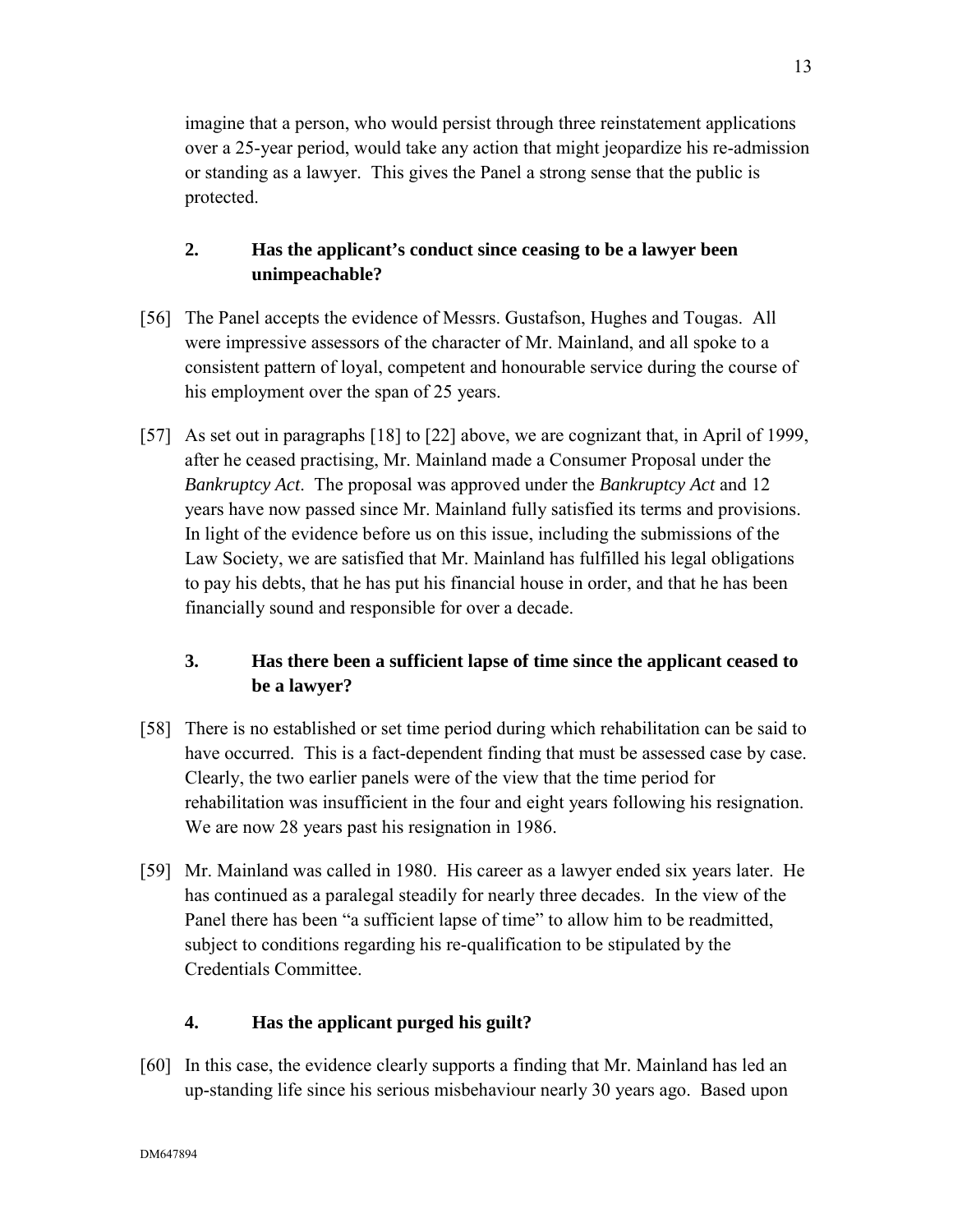the evidence of those who know him most intimately, we are of the view he has done what is required. We hasten to add what we stated earlier. A re-admission application is not a process of forgiveness. Rather, it is a process of assessment in the public interest. We have no doubt Mr. Mainland regrets his behaviour. More importantly, however, we believe on the evidence before us that his regret has led to the prerequisite character change that allows us to make a finding that his character now warrants re-admission.

## **5. Is there substantial evidence that the applicant is extremely unlikely to misconduct himself again if re-admitted?**

[61] Based upon the evidence, we are of the view the Applicant is "extremely unlikely to misconduct himself" in the future. All the factors we have assessed suggest he is now rehabilitated and a person of good character. In our view, Mr. Mainland has done an excellent job in this regard. His employer is also in large measure responsible for his rehabilitation, and it appears certain that the employment relationship will continue. Mr Mainland is patently indebted to McMillan LLP for its continued support. Senior members of his firm, who are also members of the Law Society, have stood by him for a very long time. It would be the most egregious affront to them if he were to misconduct himself. We very much doubt this will occur.

## **6. Has the applicant remained current in the law through continuing legal education or is there an appropriate plan to become current?**

[62] As set out at paragraphs [25] and [26] above, Mr. Mainland has been practising as a paralegal with a specialty in trademark law and has regularly attended courses in this field. Clearly, his work as a lawyer will be more challenging, with greater responsibility. This will require additional courses and upgrading. In this regard, we defer to the Credentials Committee to set out the requirements necessary to institute an appropriate plan for further continuing legal education under the rules for returning to practice after a long absence.

## **CONCLUSION**

[63] The Applicant has, in the Panel's view, met the evidentiary burden of proving, on a balance of probabilities, that he is a person of good character. Accordingly, it is the opinion of this Panel that Mr. Mainland should be reinstated and permitted to practise law when he meets all conditions imposed by the Credentials Committee.